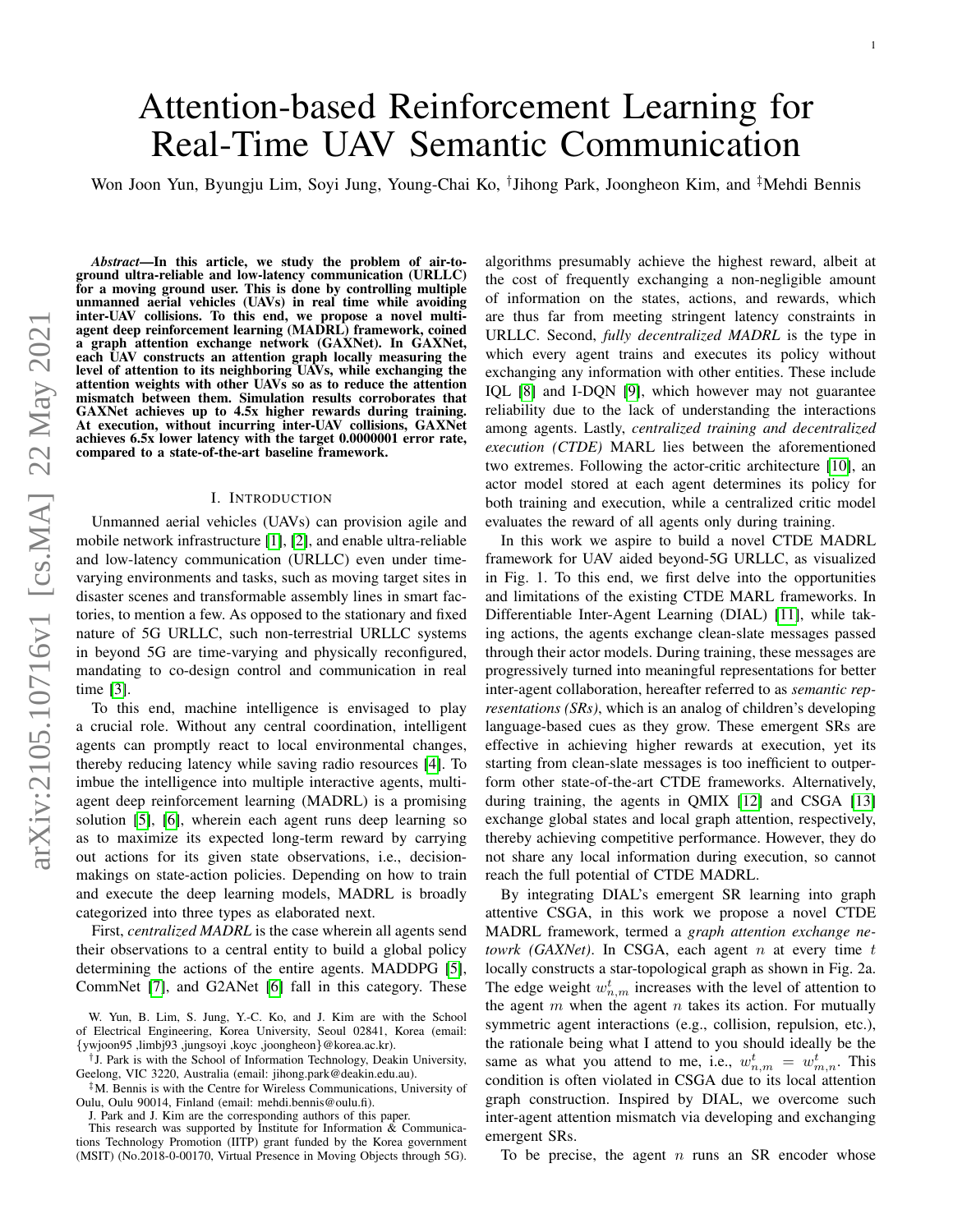

Fig. 1. A schematic illustration of the proposed graph attention exchange network (GAXNet) and its application to a multi-UAV emergency network.

input is the agent  $n$ 's current attention to the agent  $m$  and its counterpart attention to the agent n from the agent  $m$ in the previous time slot, resulting in the output SR  $\bar{w}^t_{n,m}$ , i.e.,  $\bar{w}_{n,m}^t$   $\overset{\text{SR}}{\leftarrow}$   $\{w_{n,m}^t, \bar{w}_{n,m}^{t-1}\}$  as illustrated in Fig. 2b. This SR  $\bar{w}_{n,m}^t$  is exchanged across agents for constructing SR  $\bar{w}_{n,m}^{t+1}$  in the next time slot. In contrast to DIAL that initially exchanges meaningless messages, GAXNet exchanges semantically meaningful attention weights from the beginning, promoting better SR emergence. Consequently, the agent  $n$ determines its action at time t based on the emergent SR  $\bar{w}^t_{n,m}$ , as opposed to  $w_{n,m}^t$  in CSGA, thereby reflecting the semantic importance of the attention at both agent sides, aiming at ensuring  $\hat{w}_{n,m}^t \approx \hat{w}_{m,n}^t$  for all interacting agents.

To show the effectiveness of GAXNet in UAV aided beyond-5G URLLC, we study a scenario where a moving ground URLLC user is supported at least by one of the multiple fixed-wing UAVs. These UAVs aim to hover within a range guaranteeing URLLC requirements, referred to as *URLLC range*, while avoiding inter-UAV collisions. Simulations validate that compared to QMIX [\[12\]](#page-5-11), the proposed GAXNet significantly reduces inter-UAV collision occurrences, and achieves by up to 4.5x higher reward for 5, 000 epochs during training, where the reward is increased when the agent satisfies the latency and reliability requirements, and is penalized when an inter-UAV collision occurs. At execution, GAXNet achieves up to 6.5x lower latency with the target  $10^{-7}$  error rate, compared to QMIX that fails to guarantee the target error rate.

## II. PRELIMINARIES: MADRL AND SELF ATTENTION

GAXNet relies on two key principles, CTDE MADRL and the self-attention mechanism, which are described in the following subsections.

#### <span id="page-1-0"></span>*A. Self-Attention*

Let's denote the input as  $\mathcal{X} = {\mathbf{x}_1, \cdots, \mathbf{x}_k, \cdots, \mathbf{x}_K}$ . The input goes through the encoding process that converts into a trainable form. The process appears in the form of a linear combination, and the formula is summarized:

$$
\mathcal{H}^{enc} = \mathbf{W}^{enc} \cdot \mathcal{X} + \boldsymbol{b}^{enc},\tag{1}
$$

where  $W^{enc}$  and  $b^{enc}$  stand for the weight and bias of the encoding layer, respectively. Self-attention is the process of determining the coefficient between inputs using scale-dot



(a) Local attention graph construction at the agent  $n$ .



(b) SR encoding at the agents  $n$  and  $m$ .

Fig. 2. The operations of GAXNet: (a) local attention graph construction at the agent  $n$  and (b) semantic representation (SR) encoding at the agents  $n$ and m for 3 consecutive time slots.

production [\[14\]](#page-5-13). It consists of query layer, key layer and, value layer. Note that query layer, key layer and, value layer are denoted as  $l^q$ ,  $l^k$ ,  $l^v$ . Self-attention converts the received hidden variable into query, key, and value. This process can be expressed as follows:

<span id="page-1-1"></span>
$$
\mathbf{Q} = l^q(\mathcal{H}^{enc}) = \{q_1, \cdots, q_k, \cdots, q_K\},\tag{2}
$$

$$
\mathbf{K} = l^k(\mathcal{H}^{enc}) = \{\mathbf{k}_1, \cdots, \mathbf{k}_k, \cdots, \mathbf{k}_K\},\tag{3}
$$

<span id="page-1-2"></span>
$$
\mathbf{V} = l^{v}(\mathcal{H}^{enc}) = {\mathbf{v}_1, \cdots, \mathbf{v}_k, \cdots, \mathbf{v}_K}, \qquad (4)
$$

where  $q_k, k_k$ , and  $v_k$  stand for transformer of query, key, and value of the input  $x_k$ . By taking dot product of query  $q_k$  and other input keys  $\mathbf{K}_{-k} \triangleq \bigcup_{k' \neq k}^{K} {\kappa_k}$ , the key component of other input information is obtained. After that, we multiply by the k-th 's value, and the weighted message matrix is obtained. Formally,  $W$  is given as:

<span id="page-1-3"></span>
$$
W = \text{Attention}(\mathbf{Q}, \mathbf{K}^{-1}, \mathbf{V}) = \frac{\mathbf{Q} \cdot \mathbf{K}^{-1} \cdot \mathbf{V}}{\sqrt{K}},\tag{5}
$$

where W is  $K$ -by- $(K - 1)$  matrix which represents the where *W* is *K*-by-(*K* – 1) matrix which represents the weights of adjacency matrix,  $\sqrt{K}$  is a scaling factor that prevents the attention value diverge and note that  $K^- \triangleq$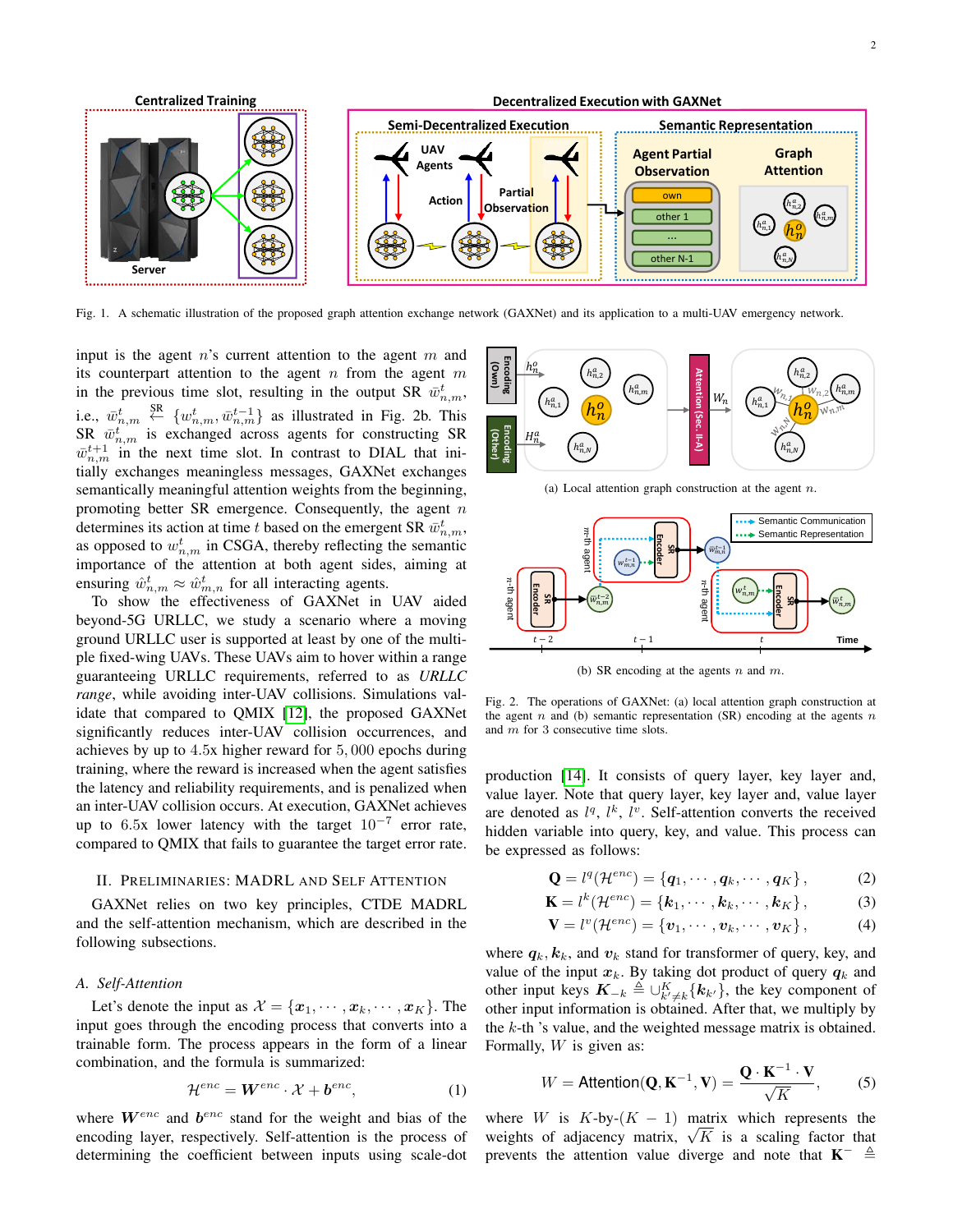$$
\{\boldsymbol{K}_{-1},\cdots,\boldsymbol{K}_{-n},\cdots,\boldsymbol{K}_{-N}\}.
$$

#### *B. Centralized Training and Decentralized Execution MADRL*

In this subsection, we introduces CTDE MADRL in briefly. CTDE MADRL is mathematically modeled with Dec-POMDP. Dec-POMDP is a stochastic decision making model that is to consider the uncertainty between agents [\[15\]](#page-5-14). Dec-POMDP is defined as a tuple  $G = \langle S, A, P, r, Z, O, n, \gamma \rangle$ . In environment, the finite set of agents is denoted as  $U = \{u^1, u^2, \dots, u^N\},\$ where  $N \in \mathbb{N}^1$ , respectively. The global state of the environment is defined as  $s \in S$ . The action of *n*-th agent is defined as  $a^n \in A$ . Since all agents can observe local information  $z \in Z$ , the observation function is defined as  $O(s, u) : S \times U \rightarrow Z$ .

The policy of the agent  $\pi^n$  takes the observation-action history  $\tau^n \in T$  and decides action as  $\pi^n(a^n | \tau^n) : T \times A$ . In addition, the joint action of all agents is  $a \in A$ . The state transition function is denoted as  $P(s', s, a) : S \times A \times S \rightarrow [0, 1].$ All agents obtain same reward  $r(s, a) : S \times A \rightarrow \mathbb{R}$ . The joint action value function at time  $t$  is defined as follows:

$$
Q^{\pi}(s_t, \boldsymbol{a}_t) = \mathbb{E}\left[\sum_{i=t+1}^{\infty} \gamma^{i-t-1} r_i \mid s_t, \boldsymbol{a}_t\right],\qquad(6)
$$

where  $\pi$  and  $\gamma \in [0, 1)$  stand for joint policy and discount factor, respectively.

The objective of MADRL system is to maximize the cumulative reward. In order to maximize cumulative reward under the consideration of centralized training and decentralized execution and according to [\[12\]](#page-5-11), the joint action value function is decomposed by agent's individual utility function. The optimal joint action value function is as follows:

$$
\arg\max_{\mathbf{a}} Q^{\pi}(\boldsymbol{\tau}, \mathbf{a}, s; \theta) = [\cdots, \arg\max_{a^n} Q^n(\tau^n, a^n; \theta^n), \cdots],
$$
\n(7)

where  $\theta$  and  $\theta^n$  are the parameters of  $\pi$  and  $\pi^n$ , respectively. To summarize CTDE, the joint action value function leads all agents' optimal utility function, all agents determine their actions via their policies.

### III. UAV AUTOMATION FRAMEWORK FOR URLLC

## *A. Network and Channel Model*

As illustrated in Fig. 1, the network under study consists of a set  $\mathcal{U} \triangleq \{u_1, \dots, u_n, \dots, u_N\}$  of N fixed-wing UAV agents and a moving target location  $c$ . For simplicity, we hereafter focus only on UAV-to-ground channels, while assuming the inter-UAV communications are always successful with negligible delays. This is not a strong assumption in our experimental settings with  $N = 4$  (see Sec. IV) wherein the payload size to be received during a unit time slot is only 576 bits.

According to [\[16\]](#page-5-15), the air-to-ground mean path loss for  $xy$ direction distance  $d$  and  $z$ -direction distance  $h$ , is given as:

$$
PL(d, h) = \frac{\eta_{LoS} - \eta_{NLoS}}{1 + \alpha \cdot \exp(-\beta(\frac{180}{\pi} \tan^{-1}(\frac{h}{d}) - \alpha))} \tag{8}
$$

$$
+ 10\log_{10}(h^2 + d^2) + 20 * \log_{10}(\frac{4\pi f_c}{c}) + \eta_{NLoS},
$$

where  $\eta_{LoS}$  and  $\eta_{NLoS}$  stand for additional pathloss of LoS and NLoS. Also,  $\alpha$  and  $\beta$  represent environmental constant, respectively. Then, Signal-to-noise ratio (SNR) can be calculated as follows:

<span id="page-2-1"></span><span id="page-2-0"></span>
$$
SNR(d, h) = \frac{P_t}{P_n} * 10^{-PL/10},
$$
\n(9)

where  $P_t$ ,  $P_n$ , and W stand for transmit power, noise power, and bandwidth of A2G, respectively. According to [\[17\]](#page-5-16), the error rate is obtained as follows:

$$
\varepsilon = \frac{1}{\sqrt{2\pi}} \int_{f(SNR)}^{\infty} e^{-\frac{t^2}{2}} dt = Q_f(f(SNR)), \qquad (10)
$$

where  $Q_f(\cdot)$  is the Q-function and  $f(SNR)$  is given by  $f(SNR) = \sqrt{\frac{W \cdot T_{\text{max}}}{1-(1+SNR)^{-2}}} \left( \ln(1+SNR) - \frac{R_s \ln 2}{W} \right)$ , and  $T_{\text{max}} = L_B/W$  and  $R_s$  represent the maximum transmission time and achievable throughput, respectively. The achievable throughput  $R_s$  can be calculated as follows:

$$
R_s \simeq \ln(1 + \text{SNR}) - \frac{1 - (1 + \text{SNR})^{-2}}{L_B} Q_f(\varepsilon_0), \qquad (11)
$$

where  $\varepsilon_0$  is the required reliability.

# *B. MADRL Model*

Next, we introduce the multi-agent reinforcement learning formulation (*e.g.*, state, action, and reward).

*1) State space:* The state space of our proposed UAV automation framework of UAVs/target location information, and relative position information with other UAVs/targets. The position of  $u_n$  at time t is defined as  $l_t^n$ , where  $\forall l_n =$  $(x_t^n, y_t^n), n \in [1, N]$ . In addition,  $l_t^{n,c} = (x_t^{n,c}, y_t^{n,c})$  and  $d_t^{n,c}$ denote the relative positions and distance for the  $u_n$  with c, respectively. The relative position and distance of  $u_n$  and  $u_m$ ,  $m \in [1, N] \backslash n$  is denoted as  $l_t^{n,m}$  and  $d_t^{n,m}$ . In addition, when  $u_n$  is observable of  $u_m$ ,  $e_t^{n,m} = 1$ , and  $e_t^{n,m} = 0$ when unobservable. The observation of  $u_n$  at t consists of position information, relative position information and distance information about the target and other agents as follows:

$$
o_t^n = \underbrace{\bigcup_{i=0}^1 \{l_{t-i}^n, l_{t-i}^{n,c}, d_{t-i}^{n,c}\}}_{\text{own}} \cup \underbrace{\bigcup_{m \neq n}^N \{l_t^{n,m}, d_t^{n,m}, e_t^{n,m}\}}_{\text{other agents}},
$$

Note that when  $u_n$  is not observable (*i.e.*,  $e_t^{n,m} = 0$ ),  $l_t^{n,m}, d_t^{n,m}, e_t^{n,m}$  are zero. The true state information  $s_t$  in the environment represents the observation information of all agents and the absolute position information of the target in time t and  $t - 1$ .

$$
s_t = \bigcup_{i=0}^1 \left\{ \bigcup_{n=1}^N \left\{ o_{t-i}^n \right\} \cup l_{t-i}^c \right\},\tag{12}
$$

where  $l_t^c$  stands for the absolute position of the target.

<span id="page-2-2"></span>*2) Action space:* The action space of the UAV automation framework consists of 8 discrete actions, which is defined as  $A \triangleq \{ (x+\nu, y), (x-\nu, y), (x, y+\nu), (x, y-\nu), (x+\frac{1}{\sqrt{2}})\}$  $\frac{1}{2}\nu, y +$  $\frac{1}{\sqrt{2}}$  $(\frac{1}{2}\nu)(x-\nu, y+\frac{1}{\sqrt{2}})$  $(\frac{1}{2}\nu), (x + \frac{1}{\sqrt{2}})$  $\frac{1}{2}\nu, y-\frac{1}{\sqrt{2}}$  $(\frac{1}{2}\nu),(\frac{x-\frac{1}{\sqrt{2}}}{\sqrt{2}})$  $\frac{1}{2}\nu, y -$ √ 1  $(\frac{1}{2}\nu)$ , where  $\nu$  is the speed of UAV. At time t, the action of  $u_n$  is denoted as  $a_t^n \in A$ , where the joint action is  $a_t =$  ${a_t^1, \cdots, a_t^n, \cdots, a_t^N}.$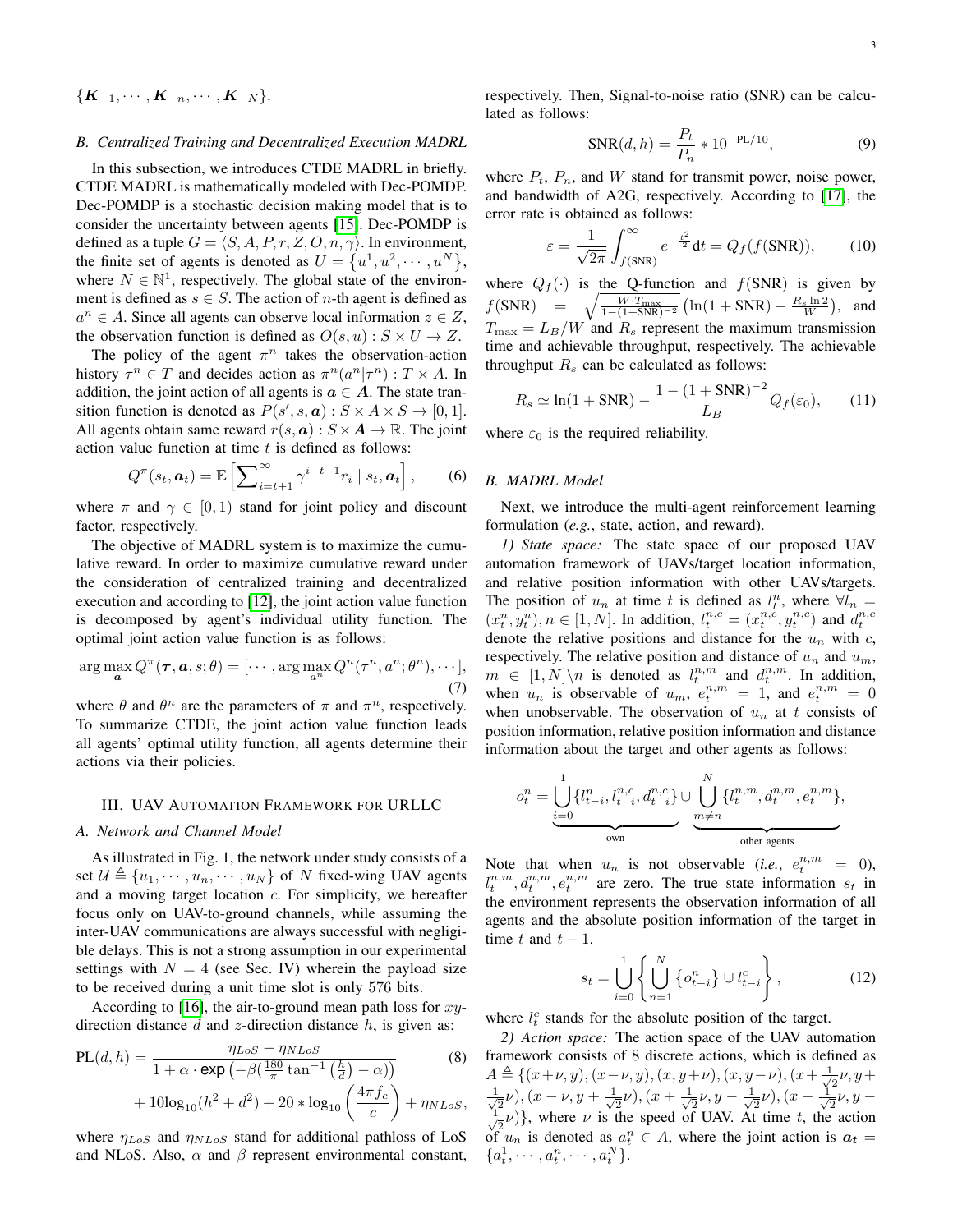,

*3) Reward space:* The reward space is designed to make UAV agent quickly reach the target area and prevent collision. For  $u^n$  to guarantee the URLLC requirements,  $u^n$  should reach to the target quickly, the URLLC reliability reward is

$$
r_t^{n,c} = \begin{cases} 1, & \text{if. } d_t^{n,c} < d^c, \\ 0.05, & \text{if. } d^c \le d_t^{n,c} < d_{t-1}^{n,c} \\ -0.01, & \text{otherwise.} \end{cases}
$$
(13)

where  $d^c$  represents the URLLC range for URLLC reliability, respectively. If  $d_t^{n,c}$  is less than  $d^c$ , the error rate of  $u^n$  is less than the required error rate for URLLC and vice versa. In addition, the collision reward for minimizing collision between agents is presented as follows:

$$
r_t^{i,n,m} = \begin{cases} -0.5, & \text{if. } d_t^{n,m} < d^i, \\ 0, & \text{otherwise.} \end{cases}
$$
(14)

When the distance between  $u_n$  and  $u_m$  is less than  $d^i$ , collision occurs and vice versa.

According to [\(13\)](#page-3-0) and [\(14\)](#page-3-1), the final reward at time  $t$  is as follows:

$$
r_t = \sum_{\text{UAV-to-ground URLC}}^{N} r_t^{n,c} + \sum_{n=1}^{N} \sum_{m \neq n}^{N} r_t^{i,n,m}
$$
 (15)

Note that all agents have a common reward.

## *C. Policy Updates Using Graph Attention and SR Encoding*

In this section, we introduce how to configure policies to generate and transfer semantic messages. Since the agent's observation consists of its own unique information and partial information of other agents in Dec-POMDP, the agent information can be operated by categorization of the agent's observation into the agent's unique information and the other agent's information.

 $o_t^n$  is encoded by taking input in the form taken by the flatten on the out characteristic encoding layer, while partial information about other agents is stacked to encode in the other agents encoding layer as follows:

$$
h_n^o = f_{own}^{enc,n}(\text{Flatten}(o_t)),\tag{16}
$$

$$
H_n^a = f_{oth}^{enc,n}(\text{Stack}(o^{oth,n,m})), \forall m \in [1, N] \setminus n, \quad (17)
$$

$$
\text{where, } o_t^{oth,n,m} \triangleq \{l_t^n, l_t^{n,d}, l_t^{n,m}, d_t^{n,c}, d_t^{n,m}, e_t^{n,m}\},
$$

and  $f_{own}^{enc,n}$ ,  $f_{oth}^{enc,n}$  and  $o_t^{oth,n,m}$  stand for *n*-th agent's own characteristics encoding layer, other agent's characteristics encoding layer, and observation about  $u_m$  of  $u_n$ , respectively. In addition,  $H_n^a$  is a set of vector, which represents to  $H_n^a = \bigcup_{m \neq n}^{N} \{h_m^a, \}\$ .  $h_n^o$ , and  $h_m^a$  have a vector size of  $1 \times J_1$ , and  $H_n^a$  has a size of  $N - 1 \times J_1$ , where  $J_1$  stands for the output dimension of encoding layer.

Fig. 2(a) illustrates the method that utilizes self-attention using  $h_n^o$  and  $H_n^a$  which are provided via [\(16\)](#page-3-2)–[\(17\)](#page-3-3). For  $\mathcal{H}^{enc}$  in Sec. [II-A,](#page-1-0)  $\mathcal{H}^{enc}$  is redefined as  $\mathcal{H}^{enc}$  =  $\{h_1^a, \dots, h_{n-1}^a, h_n^o, h_{n+1}^a, \dots, h_N^a\}$ . In [\(2\)](#page-1-1)–[\(4\)](#page-1-2),  $l^q$ ,  $l^k$ ,  $l^v$  are replaced by the query layer  $l_n^q$ , key layer  $l_n^k$ , and value layer  $l_n^v$  of the  $u_n$ . Therefore the query, key, and value can be obtained through  $q_n = l_n^q(h_n^o)$ ,  $k_n = l_n^k(H_n^a)$ ,  $v_n = l_n^v(H_n^a)$ . The size of each query, key, and value represents  $1 \times J_2$ ,  $N - 1 \times J_2$ , and  $N - 1 \times J_2$ .  $J_2$  represents the attention dimension, respectively. The weight of semantic representation for other agents can be obtained by taking [\(5\)](#page-1-3), which is denoted as  $W_n = \{w_{n,1}, \cdots w_{n,n-1}, w_{n,n+1}, \cdots, w_{n,N}\}.$ 

<span id="page-3-0"></span>Let's assume the exchange of the semantic weights  $w_{n,m}$ and  $w_{m,n}$  of two agents  $u_n$  and  $u_m$  for semantic communication. Fig. 2(b) shows the overall process of semantic communication between  $u_n$  and  $u_m$ .

<span id="page-3-1"></span>The weight information  $w_{n,m}$  which is generated by  $u_n$ , is the semantic weight created from the complete information of the  $u_n$  and the partial information of the  $u_m$  and vice versa. At time t,  $u_n$  receives the  $w_{m,n}^{t-1}$  which is created by the  $u_m$  in the previous step  $t-1$ , through the semantic channel. The synthesized weight information is created by aggregating  $w_{n,m}$ , and  $w_{m,n}$  through the SR encoder. The synthesized weight is denoted as  $\bar{w}_{n,m}^t$ . The process of semantic communication is as follows:

$$
\bar{w}_{n,m}^t = \begin{cases}\n\text{RNN}^n(w_{n,m}^t, \bar{w}_{m,n}^{t-1}), & \text{if. } e_t^{n,m} = 1 \\
\text{RNN}^n(w_{n,m}^t, \vec{0}), & \text{otherwise.} \n\end{cases}
$$
\n(18)

where RNN<sup>n</sup> and  $\vec{0}$  stand for SR encoder, and  $N - 1 \times 1$ size zero vector, respectively. GRUCell is used for SR en-coder [\[18\]](#page-5-17). Note that  $u_n$  obtains the semantic weight  $w_{m,n}$ from all observable agents excluding itself (*i.e.*,  $e_t^{\overline{n},m} = 1$ ). Finally,  $\pi^n$  determines  $Q^n(\tau_t^n, a_t^n; \theta^n)$  which indicates the utility function of  $u_n$ , utilizing  $h_t^{o,n}$  and  $\bar{W}_t^n$ .

### *D. Centralized Training and Decentralized Execution*

In this subsection, we introduce a CTDE method for UAV aided URLLC systems, consisting of N decentralized actors and one centralized critic denoted as  $\Phi(\theta)$ . QMIX architecture is adopted as the centralized critic [\[12\]](#page-5-11). The utility function of all agents, and environment true state are the input of  $\Phi(\theta)$ . In addition, the observation and action of all agents, current state, reward, the next observation of all agents, and the next state are stored as tuple  $b = \langle O, S, A, R, O', S' \rangle$  to the replay buffer. In training phase,  $B = \{b_1, \dots, b_i, \dots, b_I\}$  are sampled from the replay buffer.  $B$  is training data to train the parameters of actors and critic. Temporal difference error is used as loss function [\[19\]](#page-5-18), i.e.,

<span id="page-3-3"></span><span id="page-3-2"></span>
$$
L(\theta) = \sum_{b \in B} \left[ r + \gamma \max_{\mathbf{a}} Q^{\Psi}(\mathbf{\tau}', \mathbf{a}', s'; \theta^{-}) - Q^{\Phi}(\mathbf{\tau}, \mathbf{a}, s; \theta) \right]^2
$$
\n(19)

where  $\Phi(\theta^-)$  stands for target network. The agent is trained with the direction to maximize the joint-action value function, and if the agent can communicate with others, it can reinforce cooperation through semantic communications.

## IV. PERFORMANCE EVALUATION

In order to verify the potential of the proposed approach, the environment is configured as shown in Fig. [3.](#page-4-0) The environment has a 2D 3, 750m  $\times$  3, 750m grid. 4 UAV agents are located in the grid (i.e.,  $N = 4$ ), a server is also located in the center of the grid, and users are also configured for moving around the server. The experiment is devised by comparing the GAXNet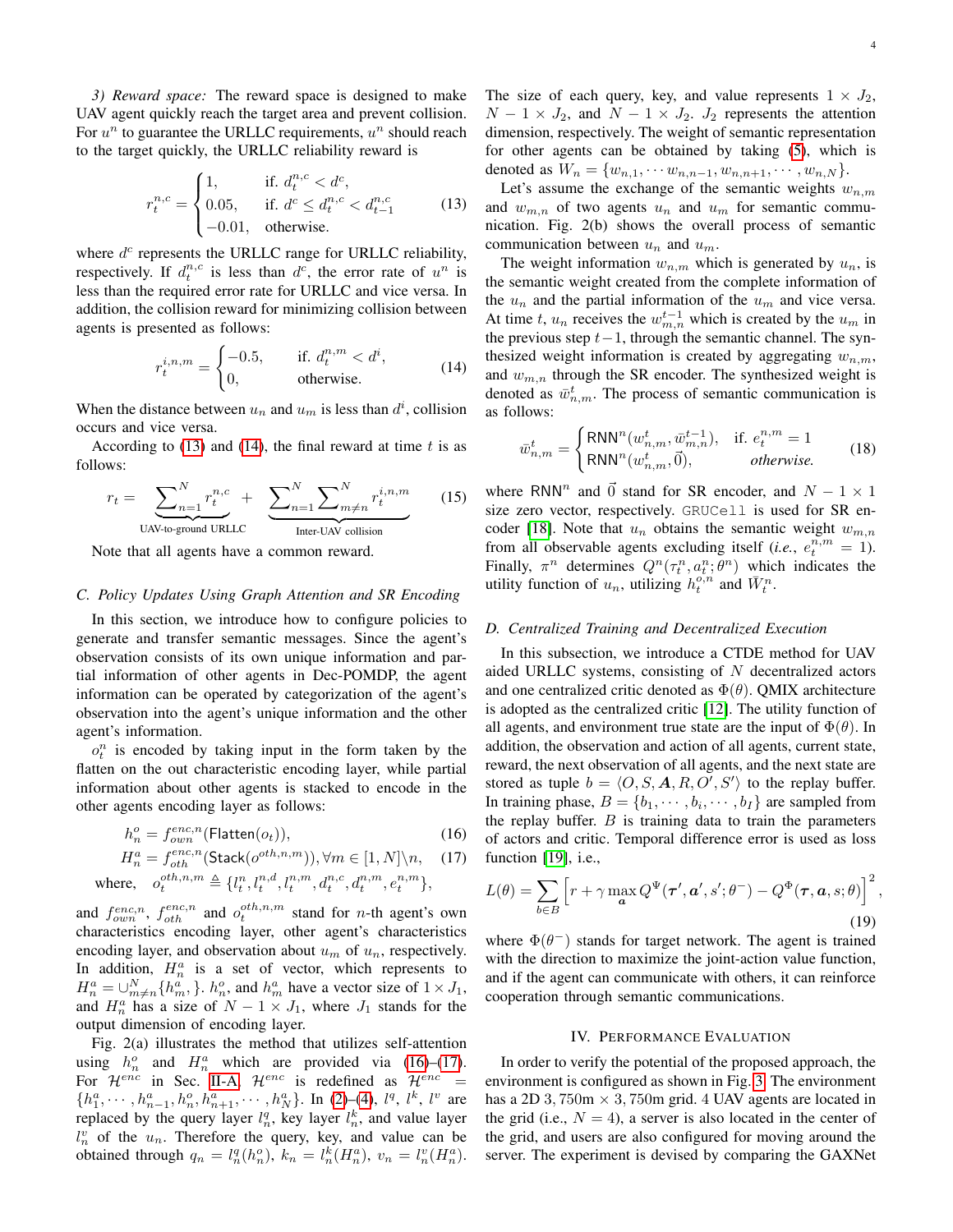TABLE I THE PARAMETERS OF ENVIRONMENT AND TRAINING.

| <b>Simulation Parameter</b>                | <b>Value</b>       |
|--------------------------------------------|--------------------|
| UAV speed $(\nu)$                          | $45 \text{ km/h}$  |
| Target speed                               | $36 \text{ km/h}$  |
| URLLC range $(d^c)$                        | 938 m              |
| Collision distance $(d^{i})$               | $563 \,\mathrm{m}$ |
| Carrier frequency $(f_c^g)$                | $2$ GHz            |
| Bandwidth $(W)$                            | 20 MHz             |
| Payload size $(L_B)$                       | 576 bits           |
| Transmit Power $(P_t)$                     | 46 dBm             |
| Noise Power $(P_n)$                        | -99 dBm            |
| Time step per episode                      | 20                 |
| <b>Training Parameter</b>                  | <b>Value</b>       |
| Default number of nodes $(J_1)$            | 64                 |
| Number of node in attention layers $(J_2)$ | 32                 |
| epsilon-greedy constant $(\delta)$         | 0.3                |
| Annealing step                             | 1,000              |
| Training iterations                        | 5,000              |
| Batch size $(I)$                           | 64                 |
| Learning rate of GAXNet                    | $8 \times 10$      |
| Learning rate of QMIX                      | $1\times10^{-4}$   |

with QMIX where the QMIX is the state of the art of CTDE. The experiment was conducted using Python 3.6 and Pytorch. In addition, Table I presented for specific experimental parameters. Moreover we set  $\alpha = 9.61$ ,  $\beta = 0.16$ ,  $\eta_{LoS} = 1$  [dB], and  $\eta_{NLoS} = 20$  [dB]. For fixed  $L_B$ , the transmission time is given as  $T_{\text{max}}$  and it can be assumed that  $T_{\text{max}}$  is less than the latency requirements. Actually,  $T_{\text{max}}$  can be calculated as 28.8  $\mu$ s given  $L_B = 576$  bits and  $W = 20$ MHz and it is within the 5G NR transmit latency [\[20\]](#page-5-19). To meet the reliability requirements,  $\varepsilon \leq \varepsilon_0$  needs to be satisfied. By [\(10\)](#page-2-0) and the property of monotonic increasing function  $f(SNR)$ , the required SNR is

$$
\text{SNR} \ge f^{-1}(Q_f^{-1}(\varepsilon_0)),\tag{20}
$$

where  $f^{-1}(\cdot)$  and  $Q_f^{-1}(\cdot)$  is the inverse function of  $f(\cdot)$  and  $Q_f(\cdot)$ , respectively. Due to [\(9\)](#page-2-1), [\(20\)](#page-4-1) can be rewritten as

$$
PL(d, h) \le -10 \log_{10} \left( \frac{P_n}{P_t} f^{-1} \left( Q_f^{-1}(\varepsilon_0) \right) \right). \tag{21}
$$

If the equality holds in [\(21\)](#page-4-2) when  $d = d^*$ , the reliability requirement is always satisfied with  $d \leq d^*$  because the path loss in  $(8)$  monotonically increases with  $d$ . Therefore, we can obtain the URLLC range  $d^c$  to satisfy the reliability requirements,  $\varepsilon_0$ , using [\(21\)](#page-4-2). Fig. [4](#page-4-3) shows the relationship between reward distance, required latency, and required error rate for URLLC via [\(20\)](#page-4-1)–[\(21\)](#page-4-2). For simulation, we adopt the required error rate as  $10^{-7}$ , the required latency as  $39\mu s$ , and the URLLC range as 938m for URLLC reliability.

In reinforcement learning, we observe reward convergences, collisions, and target arrivals for two algorithm, i.e., GAXNet and QMIX-based algorithms. Fig. [5](#page-5-20) shows the sum of total reward. As shown in Fig. [5,](#page-5-20) the reward of GAXNet converges around to 26 at 3, 100 iterations. However, the reward of QMIX fluctuates between  $-3$  and 11. Fig. [6](#page-5-21) represents the visual trajectory dynamics of UAV agents. Fig. [6\(](#page-5-21)a) illustrates the UAV trajectory path planning with QMIX-based algorithm whereas Fig. [6\(](#page-5-21)b) visually presents the UAV trajectory dy-



Fig. 3. The simulation environment

<span id="page-4-0"></span>

<span id="page-4-3"></span>Fig. 4. A2G network specification for URLLC: The relationship between three components; reward distance, error rate, and latency.

<span id="page-4-1"></span>namics with GAXNet. As shown in Fig. [6\(](#page-5-21)a), all agents do not trace the target, and there are collisions between agents. However, all agents using our purposed algorithm chase the target with out any collision as shown in Fig. [6\(](#page-5-21)b). In addition, collision between agents with GAXNet does not occur.

<span id="page-4-2"></span>In terms of URLLC, Fig. [7](#page-5-22) shows the reliability of both latency and error rate. The GAXNet always satisfy the latency reliability (39 $\mu$ s) and error rate reliability (10<sup>-7</sup>). However, QMIX only satisfy at the time slots [3; 4]. During the rest of time slots, the QMIX-based UAV agents communicate under high latencies and error rates. This implies that QMIX-based UAV agents may not be able to guarantee URLLC reliability.

Therefore GAXNet outperforms the baseline regarding the objectives of the system.

We investigate the differences between untrained GAXNet without exchanging semantic weights, and trained GAXNet with exchanging. Fig. [8](#page-5-23) represents the weighted adjacency matrix of 4 agents. In the case of GAXNet without exchanging semantic weights, the agents which have the maximum difference between  $\bar{w}_{n,m}^t$  and  $w_{m,n}^{t-1}$  are  $u^2$  and  $u^4$ . The maximum difference is 0.18. Calculating the mean squared error (MSE) of all anti-diagonal elements (i.e.,  $\bar{w}^t_{n,m}$  and  $w^{t-1}_{m,n}$ ), the result is 0.043. On the other hand, in the case of GAXNet with exchange, the maximum difference of two weights is 0.07, and MSE is 0.014. There is correlation of  $o^{oth,n,m}$  with  $o^{oth,m,n}$ ,